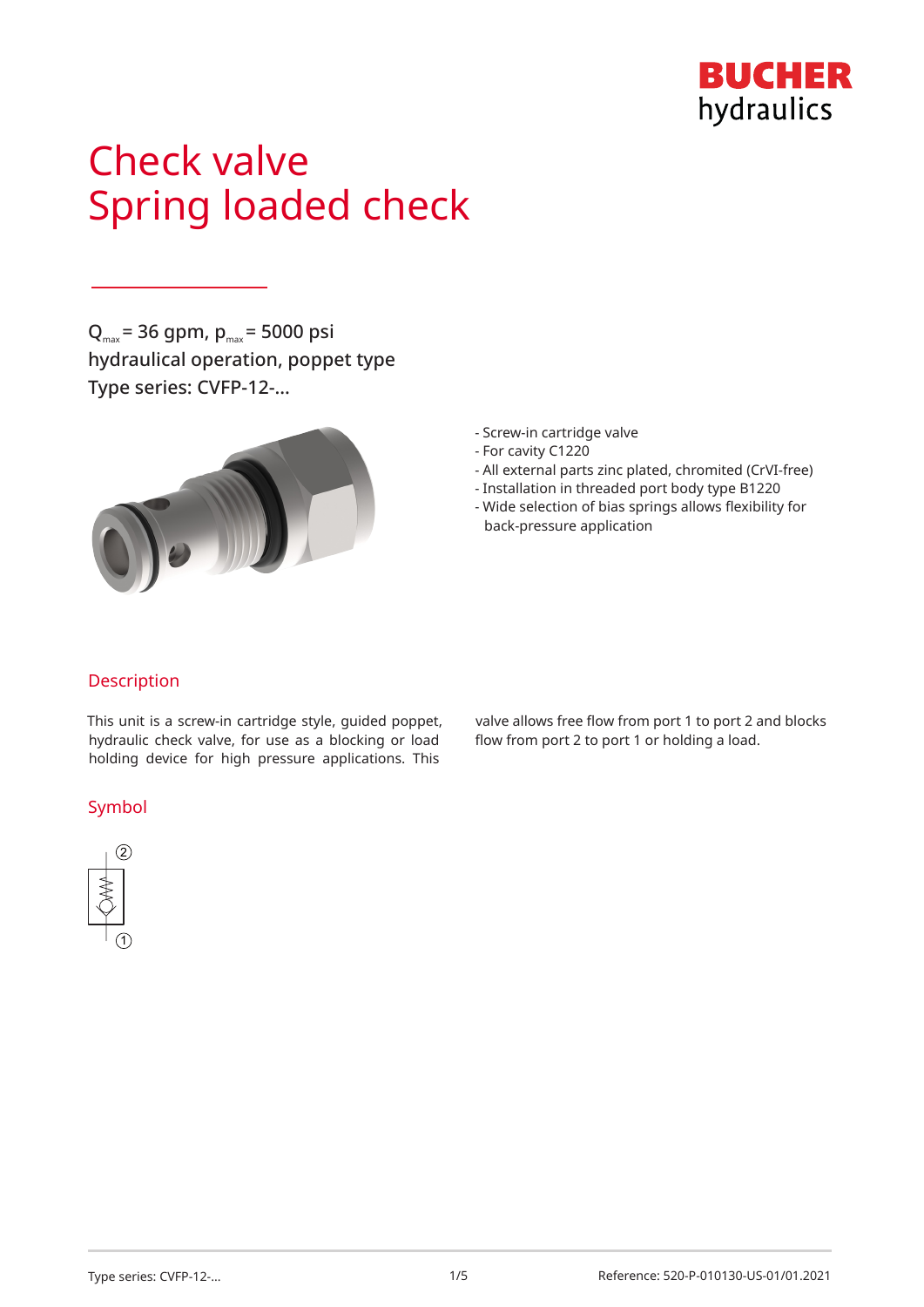

## Technical data

| <b>General Characteristics</b> | Description, value, unit                              |
|--------------------------------|-------------------------------------------------------|
| Function group                 | Check valve                                           |
| Function                       | Spring loaded check                                   |
| Design                         | Screw-in cartridge valve                              |
| Controls                       | hydraulical operation                                 |
| Characteristic                 | poppet type                                           |
| Construction size              | SAE 12 / nominal size 10                              |
| Thread size                    | 11/16-12 UN-2A                                        |
| Mounting attitude              | unrestricted                                          |
| Weight                         | $0.50$ lb                                             |
| Cavity acc. factory standard   | For cavity C1220                                      |
| Tightening torque steel        | $72.5$ ft $\cdot$ lb                                  |
| Tightening torque aluminium    | 57.5 $ft·lb$                                          |
| Tightening torque tolerance    | ± 5%                                                  |
| Minimum ambient temperature    | $-22 °F$                                              |
| Maximum ambient temperature    | $+248 °F$                                             |
| Surface protection             | All external parts zinc plated, chromited (CrVI-free) |
| Available seal types           | several seal types available, see ordering code       |
| Seal kit order number          | NBR: SKN-1221 / FKM: SKV-1221                         |

| <b>Hydraulic Characteristics</b>                                              | <b>Description, value, unit</b>                                                     |
|-------------------------------------------------------------------------------|-------------------------------------------------------------------------------------|
| Maximum operating pressure                                                    | 5000 psi                                                                            |
| Maximum flow rate                                                             | 36 qpm                                                                              |
| Flow direction                                                                | see symbol                                                                          |
| Hydraulic fluid                                                               | All general purpose hydraulic fluids such as MIL-H-5606, SAE-<br>#10, SAE-#20, etc. |
| Minimum fluid temperature                                                     | $-13 °F$                                                                            |
| Maximum fluid temperature                                                     | $+176$ °F                                                                           |
| Viscosity range                                                               | 10  500 mm <sup>2</sup> /s (cSt)                                                    |
| Recommended viscosity range                                                   | 15  250 mm <sup>2</sup> /s (cSt)                                                    |
| Minimum fluid cleanliness (cleanlineless class according to ISO<br>4406:1999) | class 18/16/13                                                                      |
| Internal leakage flow rate                                                    | 5 drops/min maximum at 5000 psi                                                     |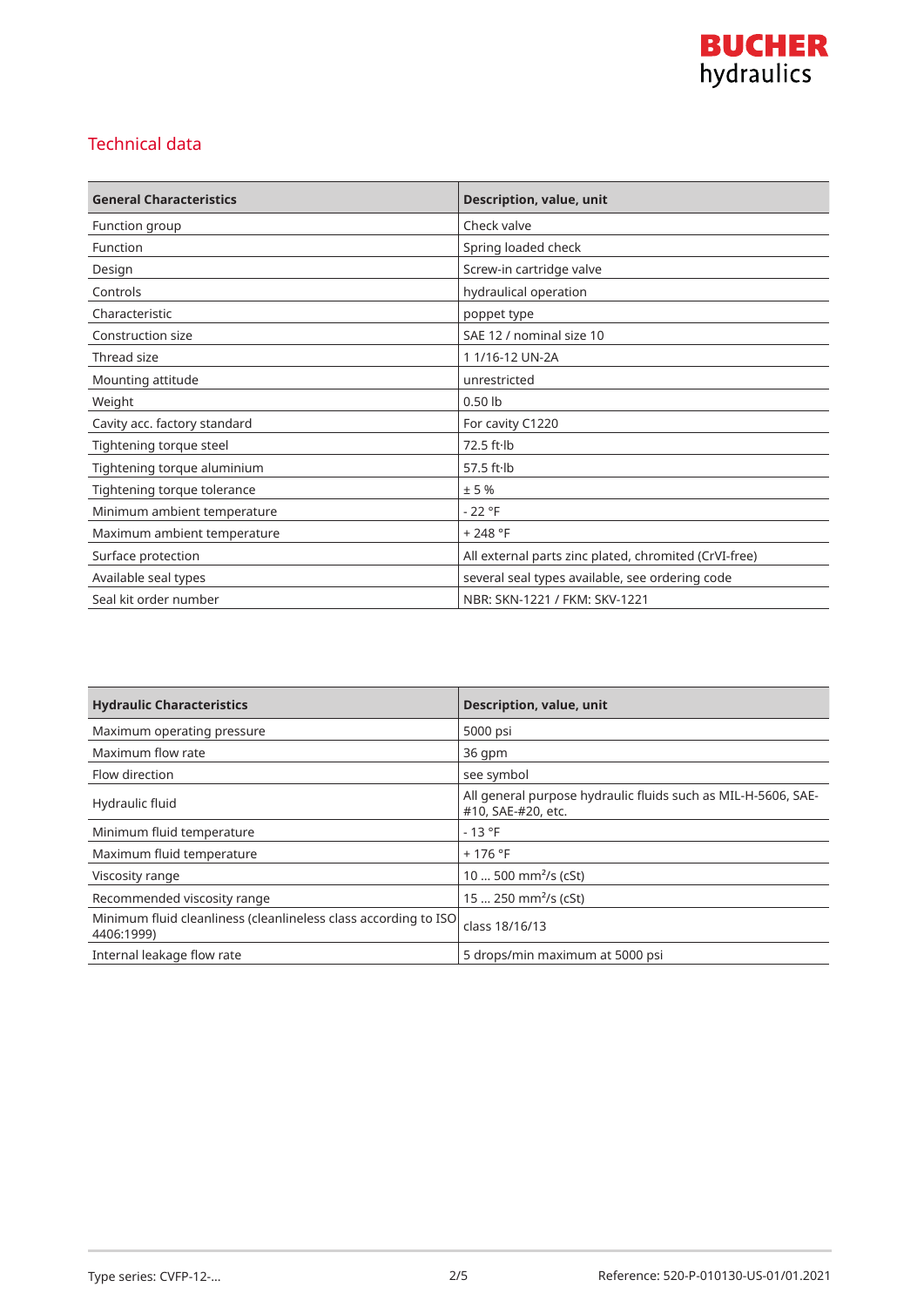

## Performance graphs

measured with oil viscosity 28.5 mm²/s (cSt)



Δp = f (Q) Pressure drop-flow rate characteristic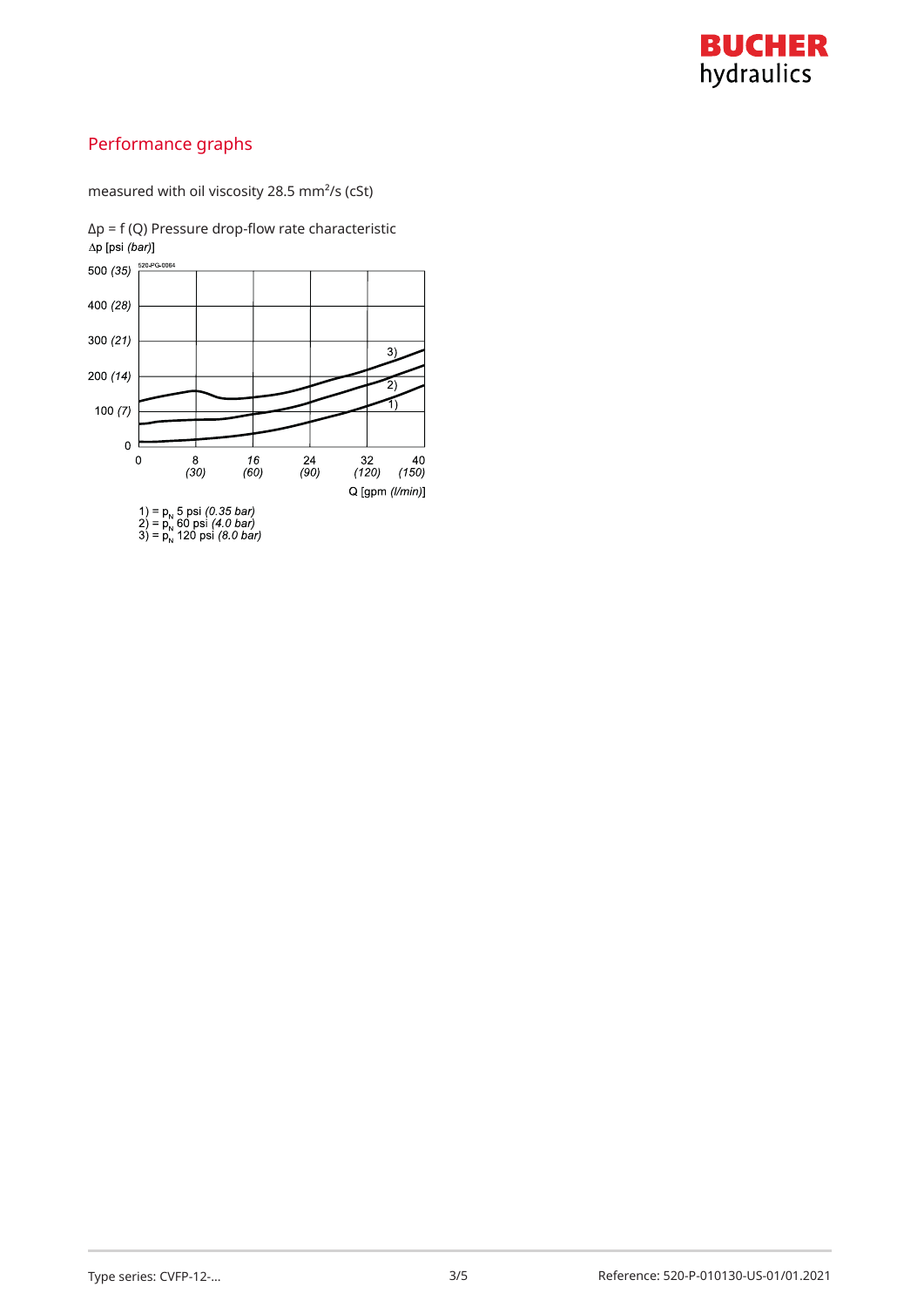

## Dimensions and sectional view

**Beispiel für die Masseinheit: Example for the dimensional units:** *C*( $-0.031$  inch  $(0.79) = 0.79$  mm millimeter



## Installation information



#### **ATTENTION!**

Only qualified personnel with mechanical skills may carry out any maintenance work. Generally, the only work that should ever be undertaken is to check, and possibly replace, the seals. When changing seals, oil or grease the new seals thoroughly before fitting them.



#### **NOTE!**

The seals are not available individually. The seal kit order number can be found in the chapter "Technical data".



## **NOTE!**

1) When fitting the screw-in cartridge valve, use the specified tightening torque. The value can be found in the chapter "Technical data".